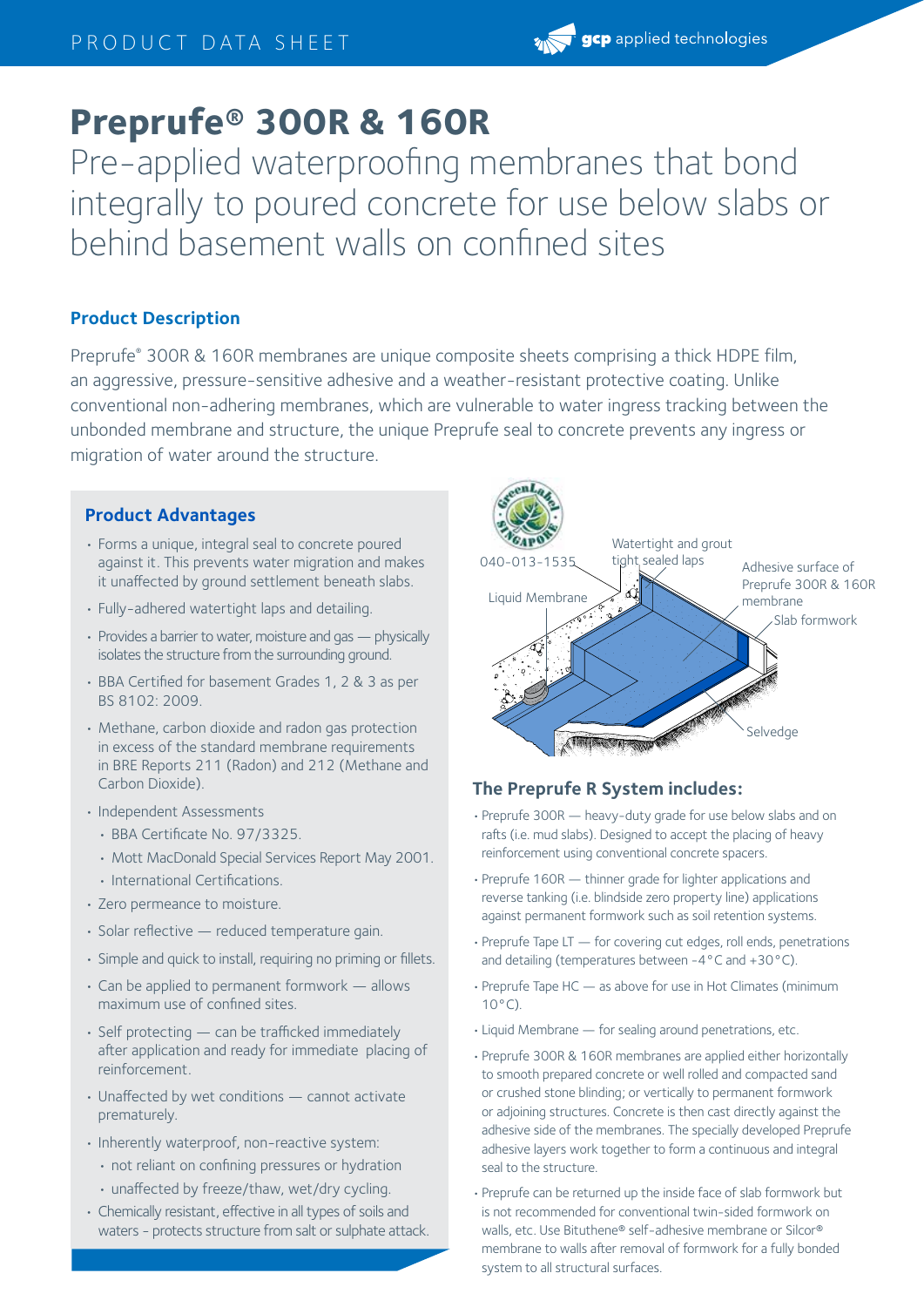## **Installation**

Preprufe 300R & 160R membranes are supplied in rolls 1.2m wide, with a selvedge on one side to provide self-adhered laps for continuity between rolls. The rolls of Preprufe membrane and Preprufe Tape are interwound with a disposable plastic release liner which must be removed before placing reinforcement and concrete.

#### **Substrate Preparation**

**All Surfaces** — It is essential to create a sound and solid substrate to eliminate movement during the concrete pour. Substrates must be regular and smooth with no gaps or voids greater than 12mm. Grout around all penetrations such as utility conduits, etc. for stability.



**Horizontal Blinding** — Monolithic concrete blinding or mud slab is preferred. The blinding must be free of loose aggregate and sharp protrusions. An angular profiled blinding is recommended rather than a sloping or rounded substrate. The surface does not need to be dry, but standing water must be removed.

**Vertical Sheet Piling** — Use concrete, plywood, insulation or other approved facing to sheet piling to provide support to the membrane. Board systems such as timber lagging must be close butted to provide support and not more than 12mm out of alignment.

#### **Membrane Installation**

Preprufe can be applied at temperatures of -4ºC or above. During cold or damp conditions, the selvedge and tape adhesive can be gently warmed using a hot air gun or similar to remove moisture or condensation and improve initial adhesion.

**Horizontal Substrates** — Place the membrane HDPE film side to the substrate with printed coated side up facing towards the concrete pour. End. laps should be staggered to avoid a build



up of layers. Leave plastic release liner in position until overlap procedure is completed. Accurately position succeeding sheets to overlap the previous sheet 75mm along the marked selvedge. Ensure the underside of the succeeding sheet is clean, dry and free from contamination before attempting to overlap. Peel back the plastic release liner from between the overlaps as the two layers are bonded together. Ensure a continuous bond is achieved without creases and roll firmly with a heavy roller. Completely remove the plastic liner to expose the protective coating. Any initial tack will quickly disappear.

**Vertical Substrates** — Mechanically fasten the membrane vertically using fixings (i.e. fasteners) appropriate to the substrate with the printed coated side facing towards the concrete pour. The membrane may be installed in any convenient length. Secure the



top of the membrane using a batten such as a termination bar or fixing 50mm below the top edge. Fixings can be made through the selvedge so that the membrane lays flat and allows firmly rolled overlaps. Immediately remove the plastic release liner. Any additional fixings must be covered with a patch of Preprufe Tape. Ensure the underside of the succeeding sheet is clean, dry and free from contamination before attempting to overlap. Roll firmly to ensure a watertight seal. Roll Ends and Cut Edges - Overlap all roll ends and cut edges by a minimum 75mm and ensure the area

is clean and free from contamination, wiping with a damp cloth if necessary. Allow to dry and apply Preprufe Tape LT (or HC in hot climates) centered over the lap and roll firmly. Immediately remove printed plastic release liner from the tape.

#### **Penetrations**

Use the following steps to seal around penetrations such as service pipes, piles, lightning conductors, etc. Grout around the penetration if the penetration is not stable. Scribe membrane tight to the penetration. If the membrane is not within 12mm of the penetration, apply Preprufe Tape to cover the gap. Wrap the penetration with Preprufe Tape by positioning the tape 12mm above the membrane.

Mix and apply Bituthene Liquid Membrane around the penetrations using a fillet to provide a watertight seal between the Preprufe membrane and Preprufe Tape.

#### **Corners**

Internal and external corners should be formed as shown in the diagrams returning the membrane a minimum of 100mm and sealing with Preprufe Tape. Ensure that the apex of the corner is covered and sealed with tape and roll firmly. Crease and fold the membrane to ensure a close fit to the substrate profile and avoid hollows.

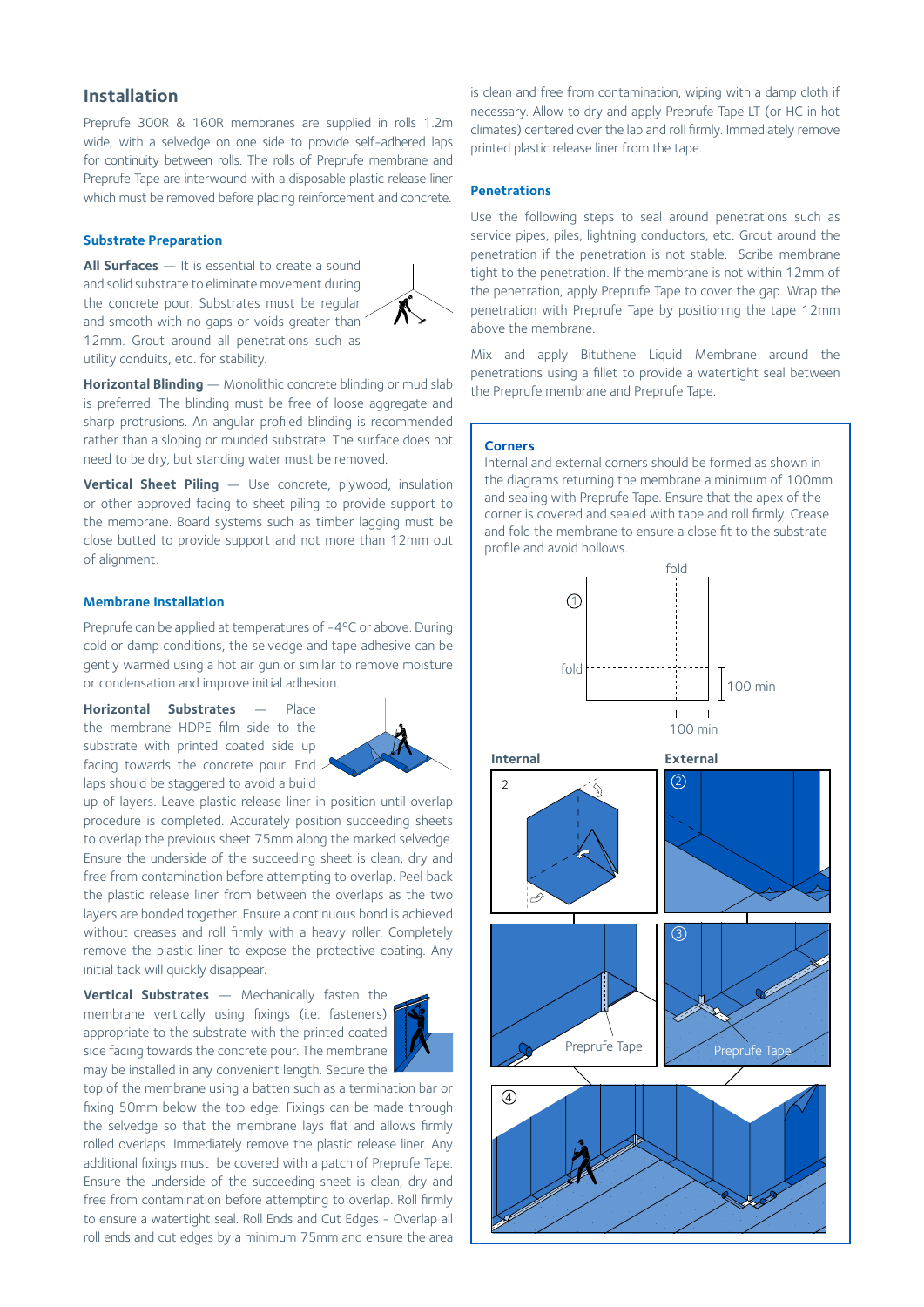#### **Membrane Repair**

Inspect the membrane before installation of reinforcement steel, formwork and final placement of concrete. The membrane can be easily cleaned by jet washing if required. Repair damage by wiping the area with a damp cloth to ensure the area is clean and free from dust, and allow to dry. Apply Preprufe Tape centered over the damaged area and roll firmly. Any areas of damaged adhesive should be covered with Preprufe Tape. Remove printed plastic release liner from tape. Where exposed selvedge has lost adhesion or laps have not been sealed, ensure the area is clean and dry and cover with fresh Preprufe Tape, rolling firmly. Alternatively, use a hot air gun or similar to activate adhesive and firmly roll lap to achieve continuity.



#### **Wall base with toe detail showing drainage option**



#### **Pouring of Concrete**

Ensure the plastic release liner is removed from all areas of Preprufe 300R & 160R membrane and Tape. It is recommended that concrete be poured within 56 days (42 days in hot climates) of application of the membrane. Concrete must be placed and compacted carefully to avoid damage to the membrane. Never use a sharp object to consolidate the concrete.

## **Removal of Formwork**

Preprufe membranes can be applied to removable formwork, such as slab perimeters, elevator and lift pits, etc. Once the concrete is poured the formwork must remain in place until the concrete has gained sufficient compressive strength to develop

**Alternative wall base detail for early shutter removal**



300mm

**Wall base detail against permanent shutter**



Details shown are typical illustrations and not working details. For assistance with detailing and problem solving please contact the Technical Department.